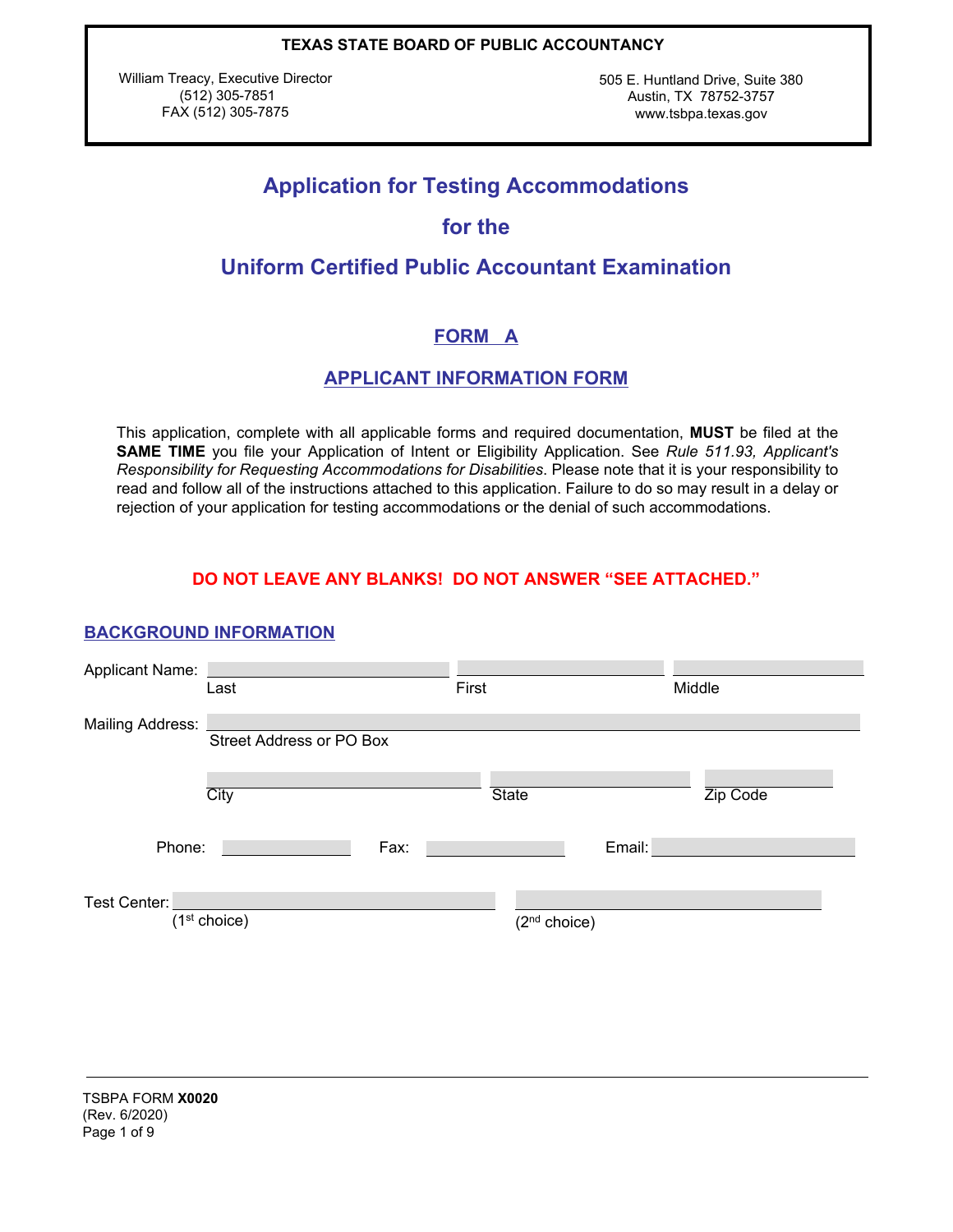|                                                                              | <b>TEXAS STATE BOARD OF PUBLIC ACCOUNTANCY</b>                                                                                                                                                                                                                       |
|------------------------------------------------------------------------------|----------------------------------------------------------------------------------------------------------------------------------------------------------------------------------------------------------------------------------------------------------------------|
| William Treacy, Executive Director<br>(512) 305-7851<br>FAX (512) 305-7875   | 505 E. Huntland Drive, Suite 380<br>Austin, TX 78752-3757<br>www.tsbpa.texas.gov                                                                                                                                                                                     |
|                                                                              | <b>NATURE OF MY DISABILITY</b> (Check all that apply; only disabilities noted here will be considered.)                                                                                                                                                              |
| Attention deficit disorder with/or<br>without hyperactivity (ADD/ADHD)       |                                                                                                                                                                                                                                                                      |
| Hearing disability                                                           | Visual disability: <u>www.community.com/industrials/industrials/industrials/industrials/industrials/industrials/in</u>                                                                                                                                               |
| Learning disability                                                          | Other:                                                                                                                                                                                                                                                               |
| <b>HISTORY OF MY DISABILITY</b>                                              |                                                                                                                                                                                                                                                                      |
|                                                                              | 1. I was professionally diagnosed with <b>example and all all any of the set of the set of the set of the set of the set of the set of the set of the set of the set of the set of the set of the set of the set of the set of t</b><br>(state specific              |
|                                                                              | diagnosis) in ___________(month), _______(year). This disability is temporary / permanent (circle one).                                                                                                                                                              |
| 2. The diagnosis was made by: Health care provider:                          |                                                                                                                                                                                                                                                                      |
|                                                                              | Type of health care provider:                                                                                                                                                                                                                                        |
|                                                                              | Current address:                                                                                                                                                                                                                                                     |
|                                                                              | Current phone number:                                                                                                                                                                                                                                                |
|                                                                              | 3. I last consulted a health care provider regarding this disability in <b>Constanting (month)</b> (vear)                                                                                                                                                            |
| 4. My specific concern at the time of my last consultation was               |                                                                                                                                                                                                                                                                      |
| 5. At that time, I consulted with: Health care provider:                     |                                                                                                                                                                                                                                                                      |
|                                                                              | Type of health care provider:<br>                                                                                                                                                                                                                                    |
|                                                                              | Current address: University of the Current and the Current and the Current of the Current of the Current of the                                                                                                                                                      |
|                                                                              |                                                                                                                                                                                                                                                                      |
|                                                                              | Current phone number:                                                                                                                                                                                                                                                |
|                                                                              | 6. I have received accommodations for my disability as indicated by the boxes I have checked below:                                                                                                                                                                  |
|                                                                              | Accommodations on standardized exams that are circled: SAT ACT GRE GMAT LSAT<br>NOTE: Attach a copy of notice of approved accommodations issued by the testing entity AND copy of<br>official score reports for each such exam on which you received accommodations. |
| Testing accommodations while in undergraduate school<br>university attended. | NOTE: Attach copy of notice of approved accommodations granted you by each college or                                                                                                                                                                                |
|                                                                              | The use of services for students with disabilities while I was in college                                                                                                                                                                                            |
| Testing accommodations while in graduate school                              | NOTE: Attach copy of notice of testing accommodations granted by each graduate school attended.                                                                                                                                                                      |
| the CPA exam.                                                                | Testing accommodations on the CPA Examination in another state<br>NOTE: Attach copy of notice of testing accommodations granted by each jurisdiction in which I took                                                                                                 |
| Testing accommodations on the CPA Examination in Texas<br>the CPA exam.      | NOTE: Attach copy of notice of testing accommodations granted by Texas under which I took                                                                                                                                                                            |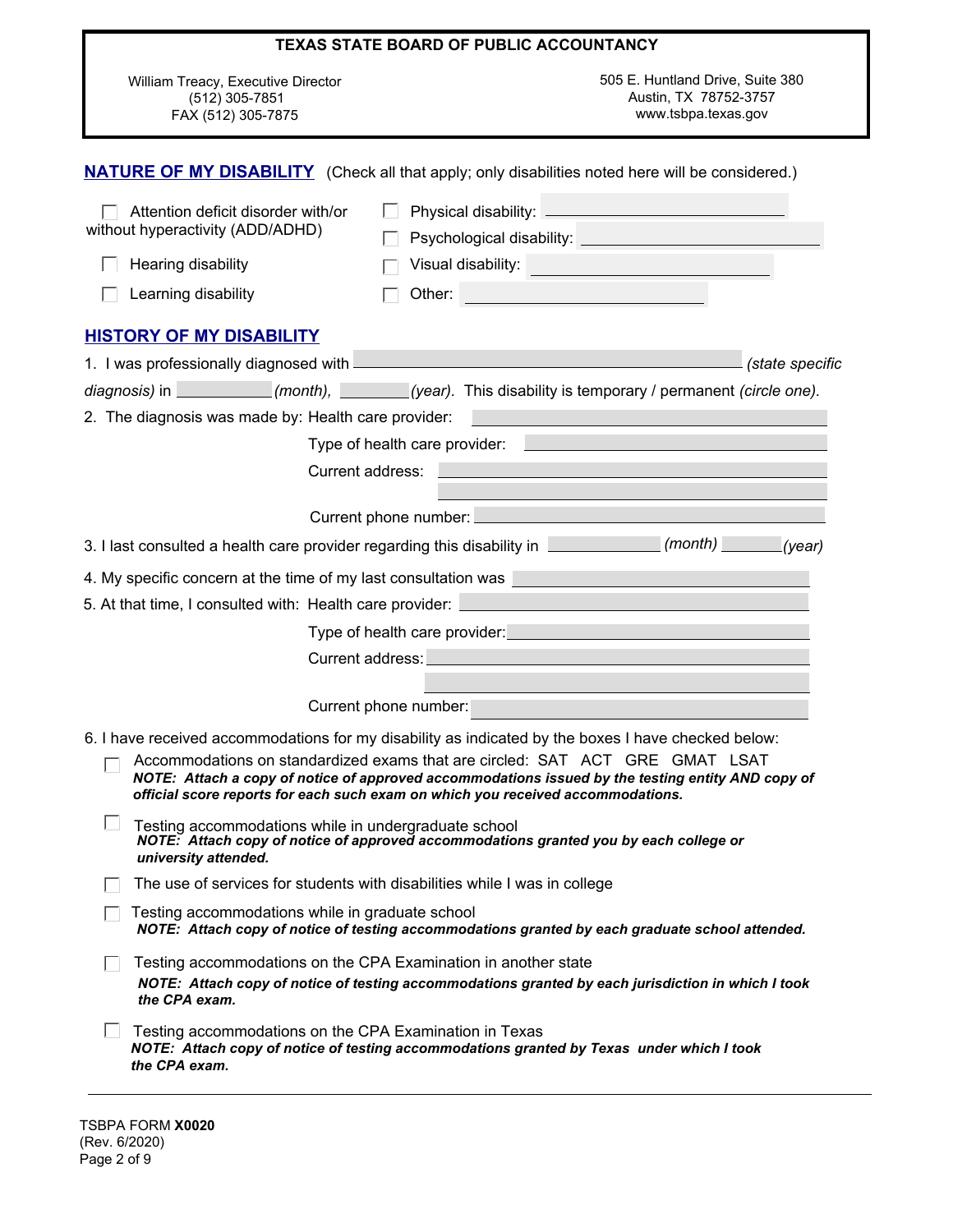William Treacy, Executive Director (512) 305-7851 FAX (512) 305-7875

505 E. Huntland Drive, Suite 380 Austin, TX 78752-3757 www.tsbpa.texas.gov

7. If you have not received accommodations for your disability in the past, provide in the box below, a complete statement as to why that was the case, and why accommodations are needed now.

Explanation:

## **ACCOMMODATIONS REQUESTED**

8. Please review the accommodations that are available at Prometric Test Centers by referencing **Form G - Accommodations Request**. For each requested accommodation *other than additional testing time or additional break time* (which is covered in question 10), clearly and completely state the specific reason you need such accommodation.

| Accommodation requested as<br>specified on Form G | Specific rationale for this accommodation |
|---------------------------------------------------|-------------------------------------------|
|                                                   |                                           |
|                                                   |                                           |
|                                                   |                                           |
|                                                   |                                           |
|                                                   |                                           |

#### *Continue your answer on a separate sheet of paper if you need more space.*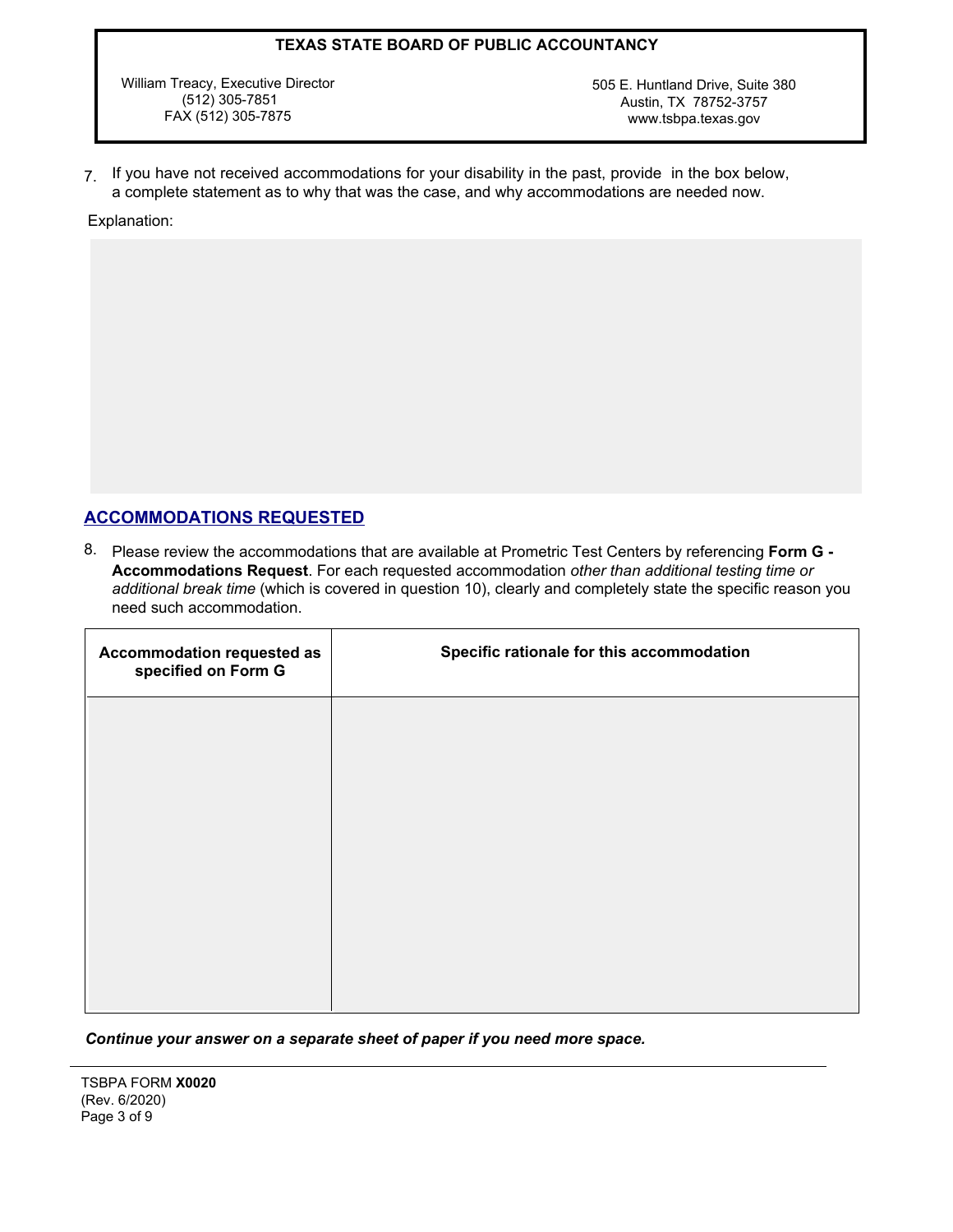William Treacy, Executive Director (512) 305-7851 FAX (512) 305-7875

505 E. Huntland Drive, Suite 380 Austin, TX 78752-3757 www.tsbpa.texas.gov

9. **Please reference the three extended time options that are listed on page 1 of Form G.** If you are requesting additional testing time as specified on Form G, complete the following charts. *If all four charts below are not FULLY completed, your request for additional testing time will not be considered or processed, and no*  additional time will be granted. If you have earned credit on one or more of the sections listed in the chart, write *"CREDIT" in the area for "Testing time requested."*

### **Auditing and Attestation - Allotted time 4 hours**

**Two (2) testlets of multiple-choice questions (MCQ)** - A total of 72 MCQ will be covered in the 2 testlets. Each question and a selection of four possible responses are presented on a computer screen. The applicant will select an answer using the mouse to click on the radio button next to the selected response.

**Three (3) testlets of task-based simulations (TBS)** - 8 short TBS will be presented in three testlets. It will include a research question requiring the search of appropriate authoritative literature on a particular issue. The responses may be obtained and entered from drop-down boxes, fill-in/check boxes, cut and paste, complete forms, use of a spreadsheet, word processing, financial calculator, and online authoritative literature.

**Breaks** - There is an opportunity for an optional 10-minute break after each testlet. A 15-minute off the clock break may be taken between testlets 3 and 4.

| <b>Testing time requested as</b><br>specified on Form G | Specific rationale for additional testing time on this section |  |
|---------------------------------------------------------|----------------------------------------------------------------|--|
|                                                         |                                                                |  |
|                                                         |                                                                |  |
|                                                         |                                                                |  |

#### **Financial Accounting and Reporting - Allotted time 4 hours**

**Two (2) testlets of multiple-choice questions (MCQ)** - A total of 66 MCQ will be covered in the 2 testlets. Each question and a selection of four possible responses are presented on a computer screen. The applicant will select an answer using the mouse to click on the radio button next to the selected response.

**Three (3) testlets of short simulations (TBS)** - 8 short TBS will be presented in 3 testlets. It will include a research question requiring the search of appropriate authoritative literature on a particular issue.The responses may be obtained and entered from drop-down boxes, fill-in/check boxes, cut and paste, complete forms, use of a spreadsheet, word processing, financial calculator, and online authoritative literature.

**Breaks** - There is an opportunity for an optional 10-minute break after each testlet. A 15-minute off the clock break may be taken between testlets 3 and 4.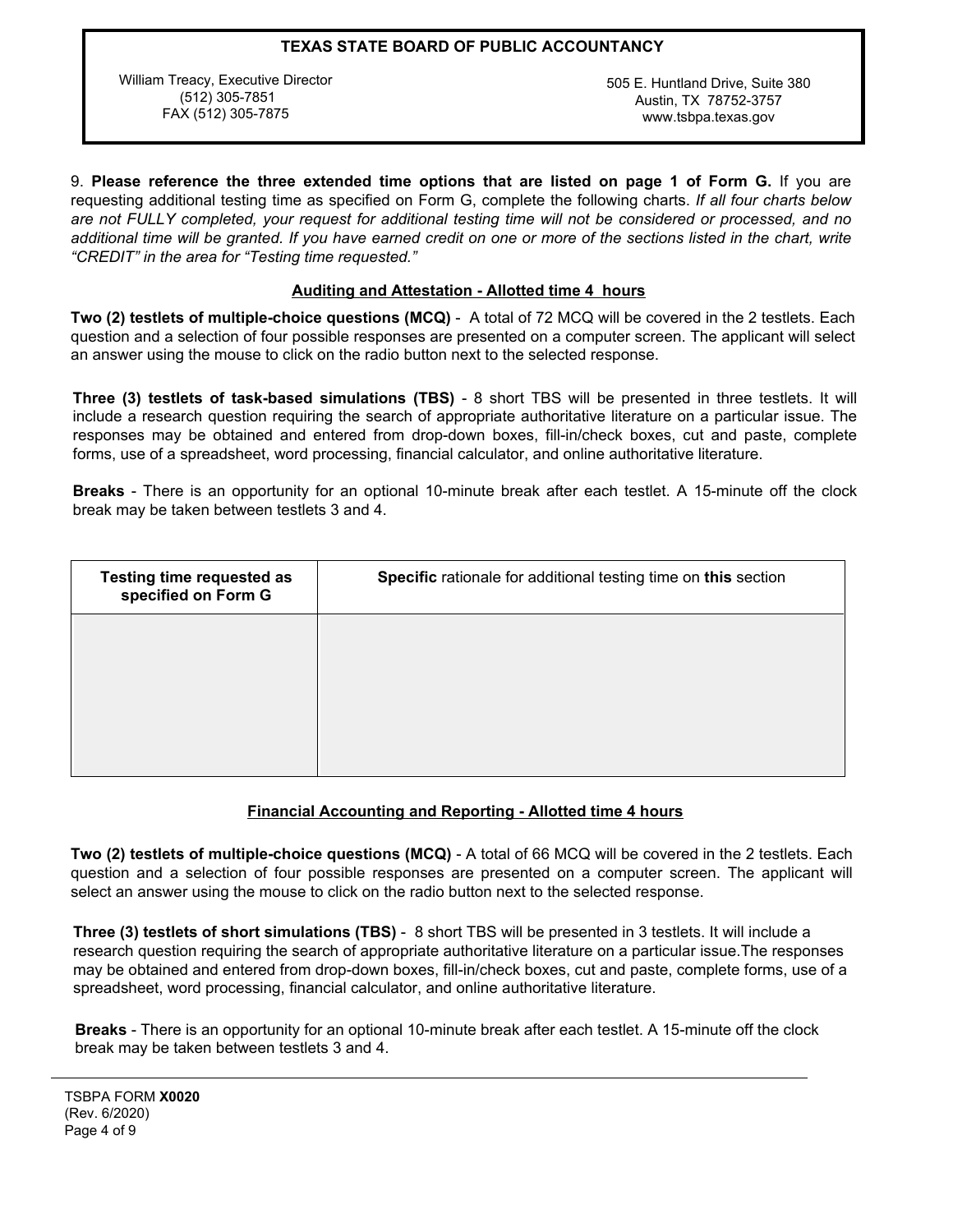| <b>TEXAS STATE BOARD OF PUBLIC ACCOUNTANCY</b> |                                  |  |
|------------------------------------------------|----------------------------------|--|
| William Treacy, Executive Director             | 505 E. Huntland Drive. Suite 380 |  |
| $(512)$ 305-7851                               | Austin, TX 78752-3757            |  |
| FAX (512) 305-7875                             | www.tsbpa.texas.gov              |  |

| <b>Testing time requested as</b><br>specified on Form G | Specific rationale for additional testing time on this section |
|---------------------------------------------------------|----------------------------------------------------------------|
|                                                         |                                                                |
|                                                         |                                                                |
|                                                         |                                                                |

### **Regulation - Allotted time 4 hours**

**Two (2) testlets of multiple-choice questions (MCQ)** - A total of 76 MCQ will be covered in the 2 testlets. Each question and a selection of four possible responses are presented on a computer screen. The applicant will select an answer using the mouse to click on the radio button next to the selected response.

**Three (3) testlets of short simulations (TBS)** - 8 short TBS will be presented in 3 testlets. It will include a research question requiring the search of appropriate authoritative literature on a particular issue. The responses may be obtained and entered from drop-down boxes, fill-in/check boxes, cut and paste, complete forms, use of a spreadsheet, word processing, financial calculator, and online authoritative literature.

**Breaks** - There is an opportunity for an optional 10-minute break after each testlet. A 15-minute off the clock break may be taken between testlets 3 and 4.

| <b>Testing time requested as</b><br>specified on Form G | Specific rationale for additional testing time on this section |
|---------------------------------------------------------|----------------------------------------------------------------|
|                                                         |                                                                |
|                                                         |                                                                |
|                                                         |                                                                |

#### **Business Environment and Concepts - Allotted time 4 hours**

**Two (2) testlets of multiple-choice questions (MCQ)** - A total of 62 MCQ will be presented in the 2 testlets. A selection of four possible responses are presented on a computer screen. The applicant will select an answer using the mouse to click on the radio button next to the selected response.

 **Two (2) testlets of short simulations (TBS)** - 4 short TBS will be presented in 2 testlets. It will include a **The (2) lestiels of short simulations (120)** - 4 short 120 km be presented in 2 lestiels. It will include a research question requiring the search of appropriate authoritative literature on a particular issue. The responses may be obtained and entered from drop-down boxes, fill-in/check boxes, cut and paste, complete  forms, use of a spreadsheet, word processing, financial calculator, and online authoritative literature.

Three (3) written communication tasks (WCT) - The applicant will type a written response to each communications question using a standard computer keyboard and word processor. The word processor has basic functions, shortcuts, and spellcheck.

 **Breaks** - There is an opportunity for an optional 10-minute break after each testlet. A 15-minute off the clock  break may be taken between testlets 3 and 4.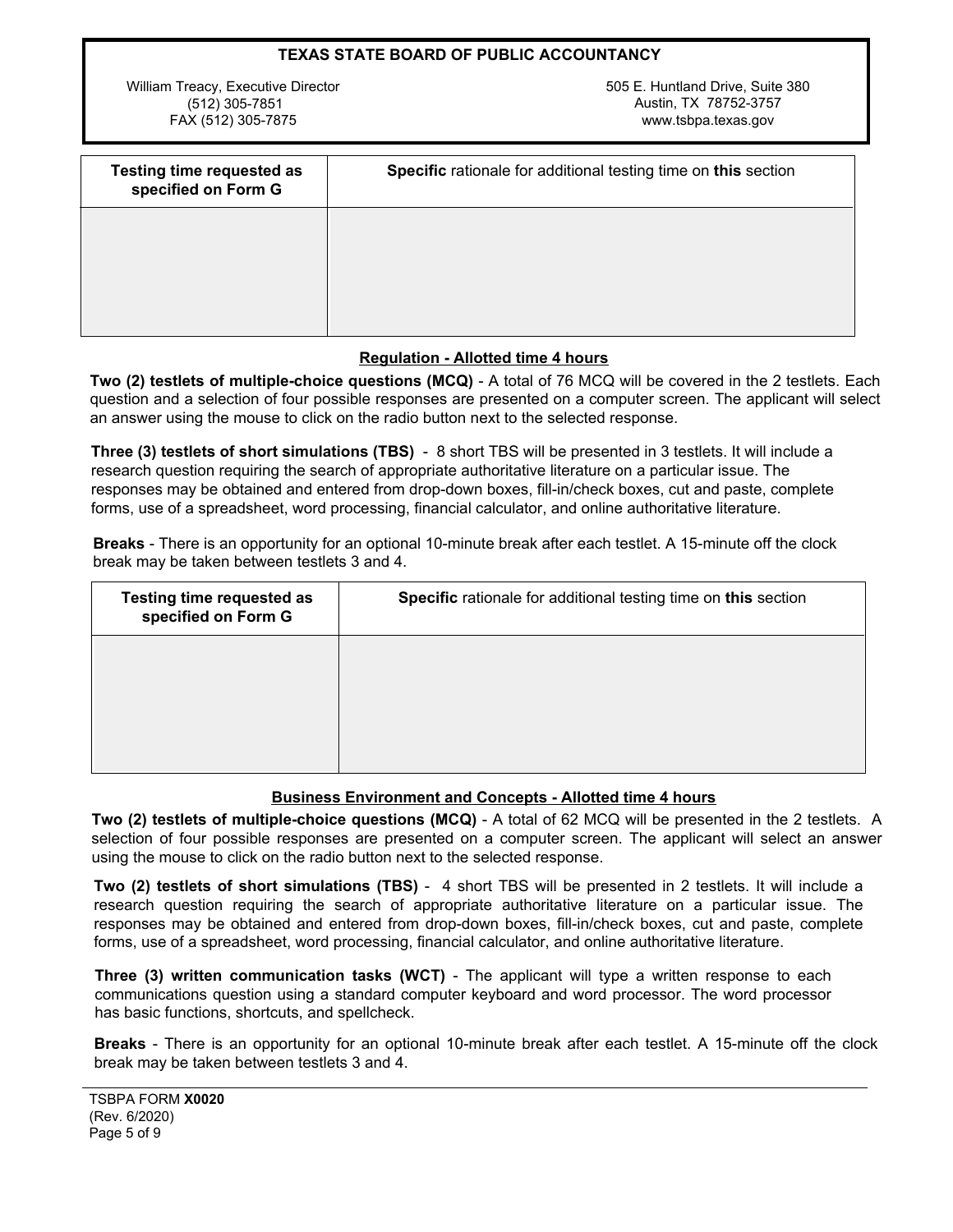William Treacy, Executive Director (512) 305-7851 FAX (512) 305-7875

505 E. Huntland Drive, Suite 380 Austin, TX 78752-3757 www.tsbpa.texas.gov

| <b>Testing time requested as</b><br>specified on Form G | Specific rationale for additional testing time on this section |  |
|---------------------------------------------------------|----------------------------------------------------------------|--|
|                                                         |                                                                |  |
|                                                         |                                                                |  |
|                                                         |                                                                |  |

## **ACCOMMODATIONS NOT AVAILABLE**

10. The following accommodations are not available:

- Separate room in order to use breast pump
- Audiotape, CD, or any electronic format examination
- Written examination
- Braille examination
- Examination presented in a language other than English

## **REQUIRED DOCUMENTATION PROVIDED**

I acknowledge attaching to my Form A, Application for Testing Accommodations, the following items that are **required** in order for the Board to process my application for testing accommodations, and I understand that my application will be returned to me if any of these items are not filed either with or before the filing of my application for testing accommodations:

- If I am claiming a physical or psychological disability, a fully completed **Form B**, including copies of all records specified as required in Form B;
- $\Box$  If I am claiming a learning disability, a fully completed **Form C**, including copies of all records specified as required in Form C;
- $\Box$  If I am claiming an ADD/ADHD disability, a fully completed **Form D**, including copies of all records specified as required in Form D;
- $\Box$  A fully completed **Form G**, which specifies all accommodations I am requesting.
- $\Box$  A copy of the official score report for each standardized exam circled in question 6 of this form;
- $\Box$  A copy of approved accommodations granted by each college or university I attended; and

My narrative statement of impairment.  $\Box$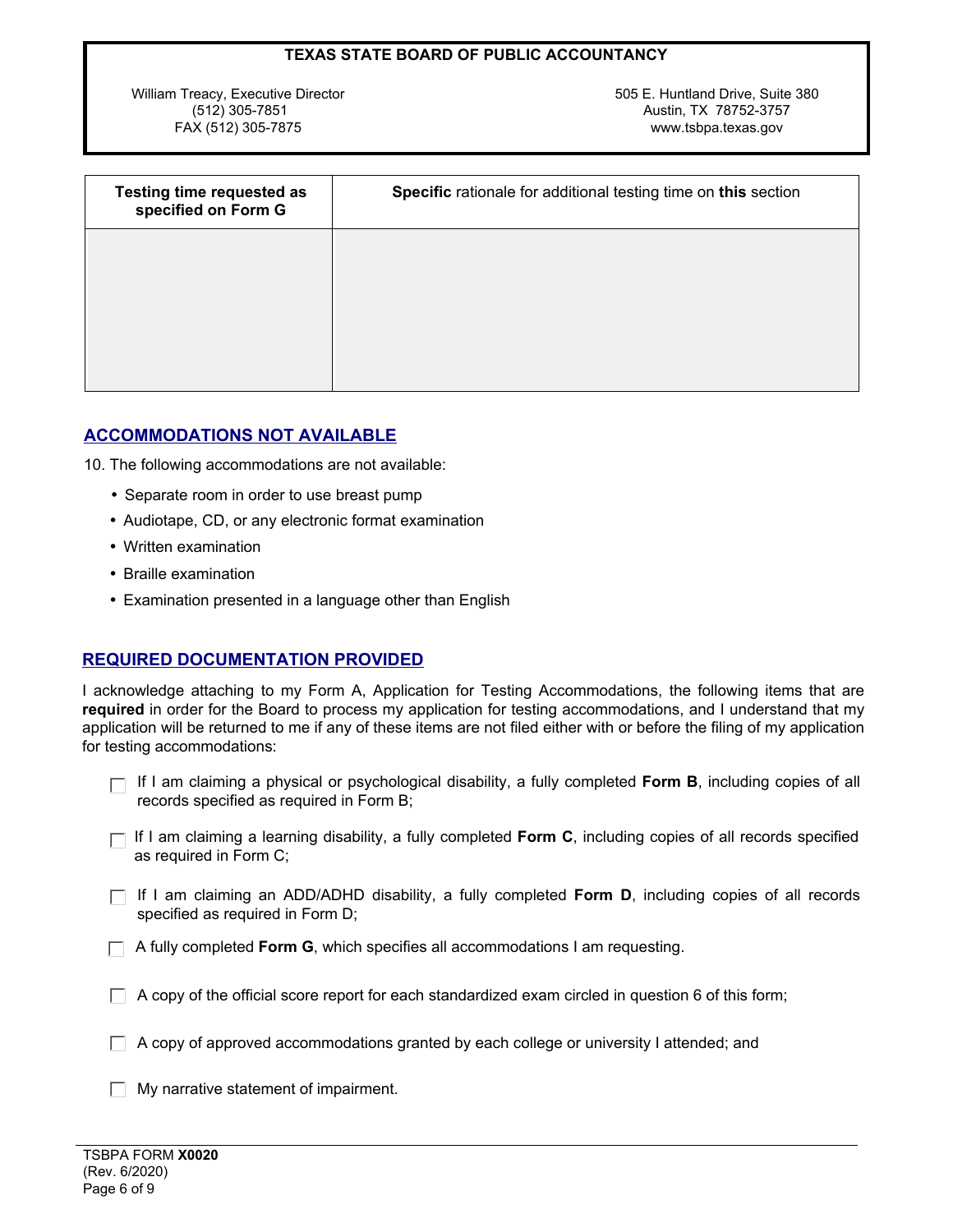William Treacy, Executive Director (512) 305-7851 FAX (512) 305-7875

505 E. Huntland Drive, Suite 380 Austin, TX 78752-3757 www.tsbpa.texas.gov

## **VERIFICATION**

I declare under the penalty of perjury that all of the information provided in connection with my application for testing accommodations is true and correct. I acknowledge that my health care provider reviewed Form G and concurred with the requested accommodations. I understand that both my application for testing accommodations and all the supporting documentation required by the Board may be submitted to third-party experts retained by the Texas State Board of Public Accountancy, and I authorize such communication.

I understand that all the documentation specified as being required in this Application for Testing Accommodations is an integral part of the application. I acknowledge that I have been informed that my application for testing accommodations will not be considered unless all of the documentation is filed no later than the time I file my Application of Intent or the Eligibility Application.

If testing accommodations are provided to me that include any deviation from the standard testing time schedule, I agree that from the time I begin the examination until I have completed the examination, I will not communicate in any way, to the extent possible, with any other individual taking the examination and that I will not communicate in any way with any such individual about the contents of the examination.

I understand that if testing accommodations are provided, the National Association of State Boards of Accountancy and Prometric will be informed of the accommodation for each section of the CPA Examination.

Signature of Applicant

**Date**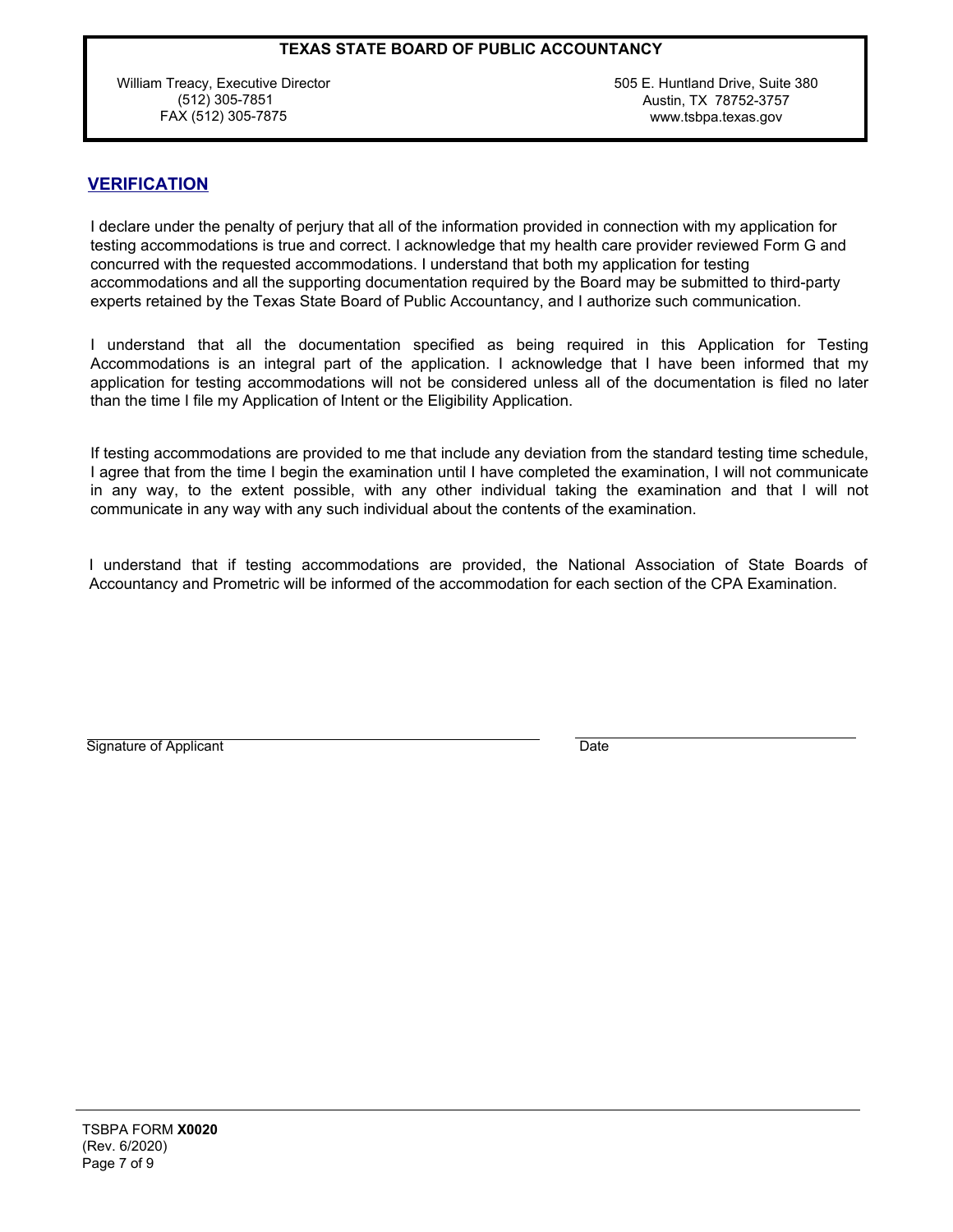William Treacy, Executive Director (512) 305-7851 FAX (512) 305-7875

505 E. Huntland Drive, Suite 380 Austin, TX 78752-3757 www.tsbpa.texas.gov

## **APPLICANT'S NARRATIVE STATEMENT OF IMPAIRMENT**

*Use this page if you are handwriting your narrative; use the following page if you are typing your narrative.*

Provide a detailed personal statement describing how your disability substantially limits a major life activity. **Be sure to specify the major life activity that is impaired. Limit your statement to this one page.**

Applicant Name:

**PERSONAL STATEMENT**